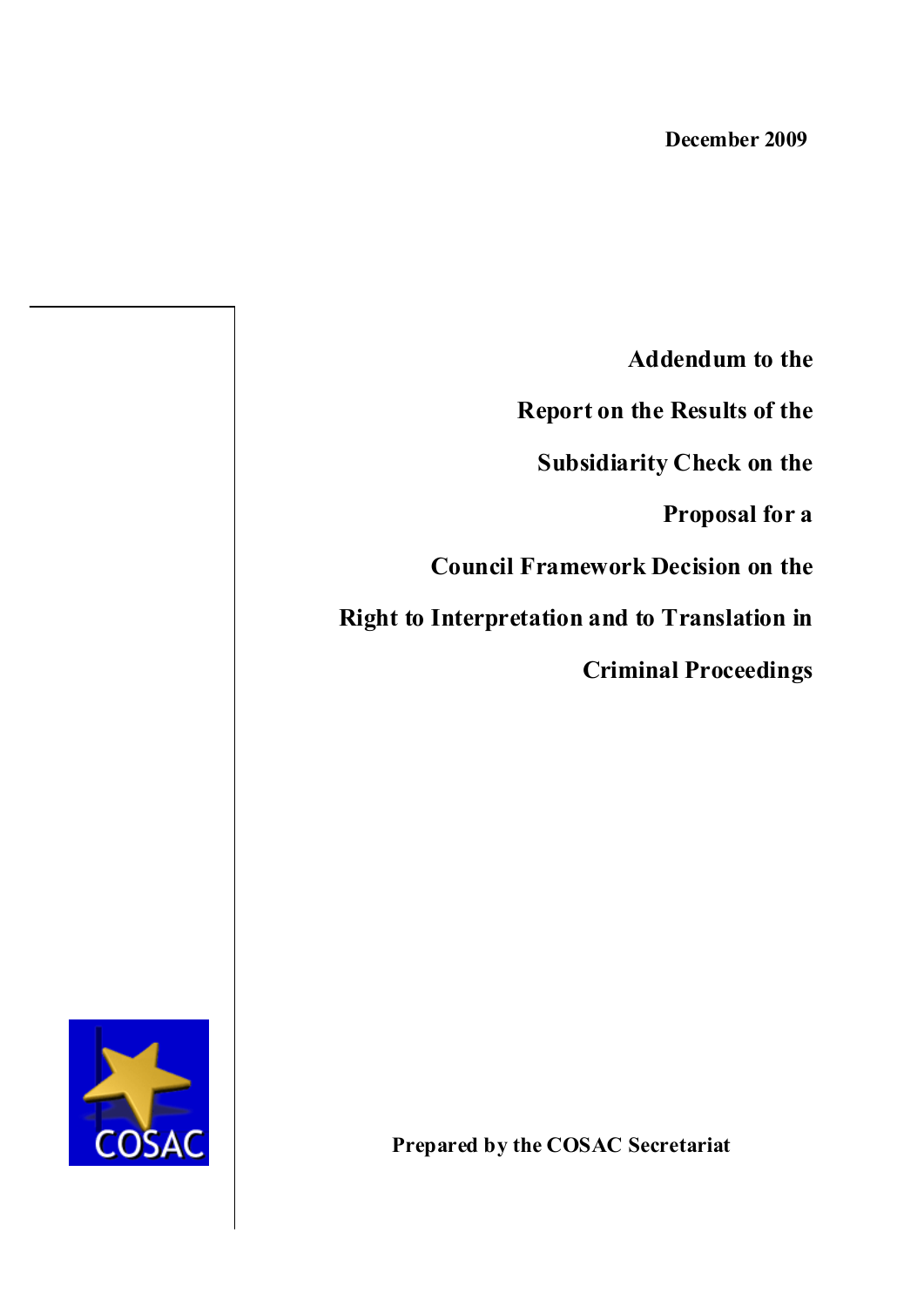### **ADDENDUM TO THE REPORT ON THE RESULTS OF THE SUBSIDIARITY CHECK ON THE PROPOSAL FOR A COUNCIL FRAMEWORK DECISION ON THE RIGHT TO INTERPRETATION AND TO TRANSLATION IN CRIMINAL PROCEEDINGS**

### **1. Introduction**

The European Commission adopted the *Proposal for a Council Framework Decision on the right to interpretation and to translation in criminal proceedings* **on 8 July 2009 and**  published it in all the official languages of the European Union on **20 July 2009**. According to the provisions of Protocol 2 to the Treaty of Lisbon, national parliaments had **eight weeks**, *i.e.* **by 14 September 2009,** to examine the subsidiarity implications of the Proposal. Due to a summer recess some parliaments had difficulties in completing the check on time.

Due to the time constraints associated with the presentation of the report on the results of this subsidiarity check<sup>1</sup> to the XLII COSAC Meeting on 4-6 October 2009 in Stockholm, the **report analysed only the information provided by the parliaments which had completed the subsidiarity check within the eight-week deadline.**

**The Presidential Troika of COSAC** at its meeting on 4 October 2009 asked the COSAC Secretariat to draft **an addendum to the report** on the results of the subsidiarity check and include key information from the checks which had been carried out within an **additional four weeks**, *i.e.* **by 12 October 2009** (thereby disregarding the four weeks of summer recess in August for the calculation of the eight-week deadline)<sup>2</sup>.

A debate on the results of the COSAC-coordinated subsidiarity check on the *Proposal for a Council Framework Decision on the right to interpretation and to translation in criminal proceedings* took place at the XLII COSAC Meeting on 5 October 2009. COSAC was informed about the above-mentioned decision of the Presidential Troika of COSAC.

**In view of the above, this addendum deals mainly with the information received from the parliaments/chambers which completed their subsidiarity checks within the additional four week period,** *i.e.* **from 14 September to 12 October 2009.**

## **2. Participation**

<u>.</u>

**By the eight-week deadline** of 14 September 2009, **21 parliaments/chambers<sup>3</sup> from 17 Member States** had concluded the check and sent their reports to the COSAC Secretariat.

<sup>&</sup>lt;sup>1</sup> The report is published on the COSAC website at: http://www.cosac.eu/en/info/earlywarning/criminalpr.pdf/ <sup>2</sup> See minutes of the Meeting of the Presidential Troika of COSAC on 4 October 2009 in Stockholm at: http://www.cosac.eu/en/meetings/stockholm/ordinary/

<sup>3</sup> The Austrian *Bundesrat*, the Bulgarian *Narodno Sabranie*, the *Vouli Ton Antiprosopon* of Cyprus, the Danish *Folketing*, the Dutch *Tweede Kamer* and the *Eertse Kamer*, the Irish *Houses of the Oireachtas*, the Italian *Senato della Repubblica*, the French *Sénat*, the German *Bundestag*, the Latvian *Saeima*, the Maltese *Kamra-tad-Deputati*, the Polish *Sejm* and the *Senat*, the Portuguese *Assembleia da República*, the Slovakian *Národná Rada*, the Slovenian *Državni zbor* and the *Državni svet*, the Swedish *Riksdag*, and the UK *House of Commons* and the *House of Lords*.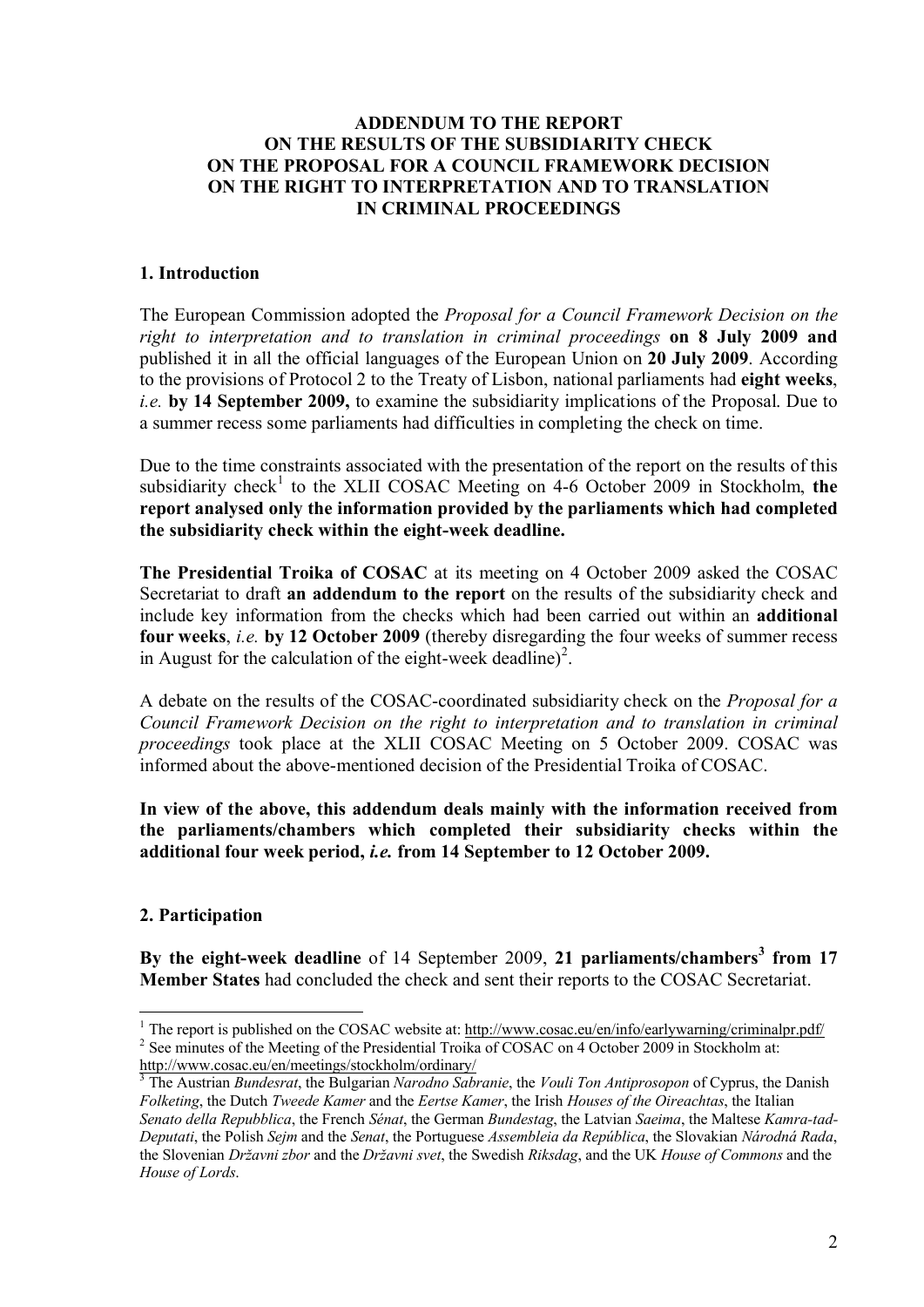**By 12 October 2009**, the following additional **11 parliaments/chambers from 11 Member States** had completed the subsidiarity check:

- the Austrian *Nationalrat* (completed the check on 17 September 2009);
- the Czech *Senát* (completed the check on 7 October 2009);
- the Estonian *Riigikogu* (completed the check on 18 September 2009);
- the Finish *Eduskunta* (completed the check on 15 September 2009);
- the French *Assemblée nationale* (completed the check on 16 September 2009);
- the German *Bundesrat*, (completed the check on 18 September 2009);
- the Hungarian *Országgyűlés*, (completed the check on 22 September 2009);
- the Lithuanian *Seimas*, (completed the check on 17 September 2009);
- the Luxembourg *Chambre des Députés* (completed the check on 23 September 2009);
- the Parliament of Romania, (completed the check on 23 September 2009);
- the Spanish *Cortes Generales* (completed the check on 15 September 2009).

**Thus, by 12 October 2009**, the COSAC Secretariat received **in total** replies from the parliaments/chambers of **25 Member States.** These replies and reasoned opinions are presented in the  $Annex<sup>4</sup>$  to the Report, which is published as a separate document.

# **3. Procedures applied**

Within the additional four weeks, *i.e.* by 12 October 2009, the subsidiarity check was carried out by 11 parliaments/chambers according to their own rules and procedures. However, the Protocol stipulates a set framework for subsidiarity checks by national parliaments which has to be followed for a national parliament's reasoned opinion to qualify for the "yellow card" and "orange card" mechanisms outlined in the Protocol.

In the vast majority of cases the subsidiarity check was conducted by the Committees on EU Affairs. In these cases the Committees were either lead committees or performed the check without involving specialised committees. In two cases the lead committees were the Committees on Legal Affairs and in one case it was the Committee on Foreign Affairs, Defence and Security.

In one case, *i.e.* in the Czech *Senát,* the final decision on the compliance of the Proposal with the principle of subsidiarity was taken by the plenary session.

Regional parliaments with legislative powers were consulted in two cases, *i.e*. by the Austrian Parliament and the Spanish *Cortes Generales.* In the latter case, the Joint Committee for the European Union had received opinions from the Regional Legislative Assemblies of Galicia, Murcia, Aragon, Catalonia and the Basque Country, which were taken into consideration by the Committee.

Given the challenges of conducting the check during a parliamentary recess, most of the parliaments/chambers found it difficult to consult non-governmental organisations, interest

1

<sup>&</sup>lt;sup>4</sup> The annex to the report is published on the COSAC website at:

http://www.cosac.eu/en/info/earlywarning/criminalpr.pdf/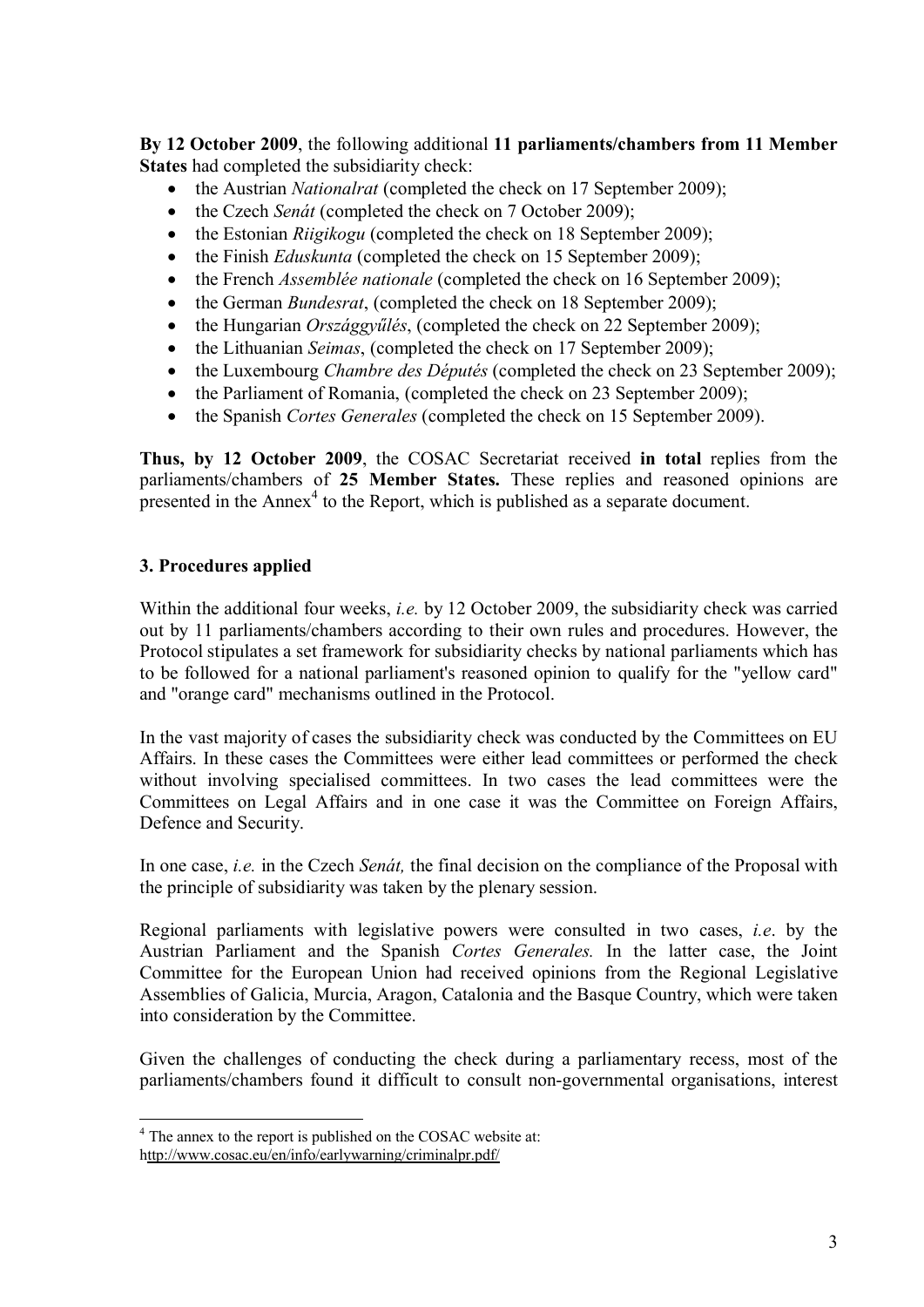groups, external experts and other stakeholders. Exceptions were the Luxembourg *Chambre des Députés*, which consulted several representatives of the Luxembourg judiciary, and the Lithuanian *Seimas*, which consulted the Institute of Law<sup>5</sup>.

# **4. Findings**

1

**The Austrian** *Bundesrat* **and the** *Nationalrat* in their joint reply to the COSAC questionnaire indicated that they **found the Proposal in breach of the principle of subsidiarity**. The Austrian *Bundesrat* completed the check within the 8-week deadline and therefore its findings had been analysed in the report itself. The Austrian *Nationalrat*, on the other hand, completed the check after the 8-week deadline, *i.e.* on 17 September 2009.

In its **Statement to the European Commission**, the Permanent Subcommittee on EU Affairs of the **Austrian** *Nationalrat* pointed out the limited scope of the statement of the Commission on the question of subsidiarity. In view of the fact that the "Proposal was essentially a codification of the decisions of the European Court of Human Rights" the Committee expressed **doubts as to whether there was "an urgent need for a framework decision**, since the Member States are in any case obliged in principle to comply with the European Court of Human Rights decisions", consequently **indicating a possible breach** of the principle of subsidiarity. The Committee also found the Proposal "**problematic in terms of proportionality**" and **some of its substantive provisions** "**going much too far**". The Committee therefore concluded that "**the Proposal** for a Council Framework Decision on the right to interpretation and translation in criminal proceedings **cannot be accepted in the present form".** 

No other parliaments/chambers which concluded the check during the additional four week period found the Proposal in breach of the principle of subsidiarity. However, the German *Bundesrat*, the French *Assemblée nationale* and the Czech *Senát* expressed concerns with regard to the legal basis and some substantive provisions of the Proposal, as well as its compliance with the principle of proportionality.

The German *Bundesrat* was of the opinion that the **extent of the provisions** proposed by the Commission in the Proposal **was not necessary**. This applied to those provisions which extended beyond the obligations arising from the European Convention on Human Rights.

The Czech *Senát* was of the opinion that **the compliance of the Proposal with this principle of subsidiarity was to be examined thoroughly with regard to the requirement of the necessity of adoption of a legal act in this area** as stated in Article 31 Paragraph 1 of the EU Treaty. The *Senát* pointed out that there is legal regulation in force within the framework of the Council of Europe and expressed its concerns about the **possible duplication of regulation.** It also stressed the need for the conformity of the Proposal with the existing legal framework developed by the Council of Europe. In addition, the Czech *Senát* was **not convinced that the Proposal was fully in accordance with the principle of proportionality** with regard to its scope and the possible financial implications for the Member States.

<sup>&</sup>lt;sup>5</sup> A public research institution established by the Government of Lithuania and designed to coordinate the reform of the legal system and legal institutions as well as to harmonise the process with the economic and social reform of the state.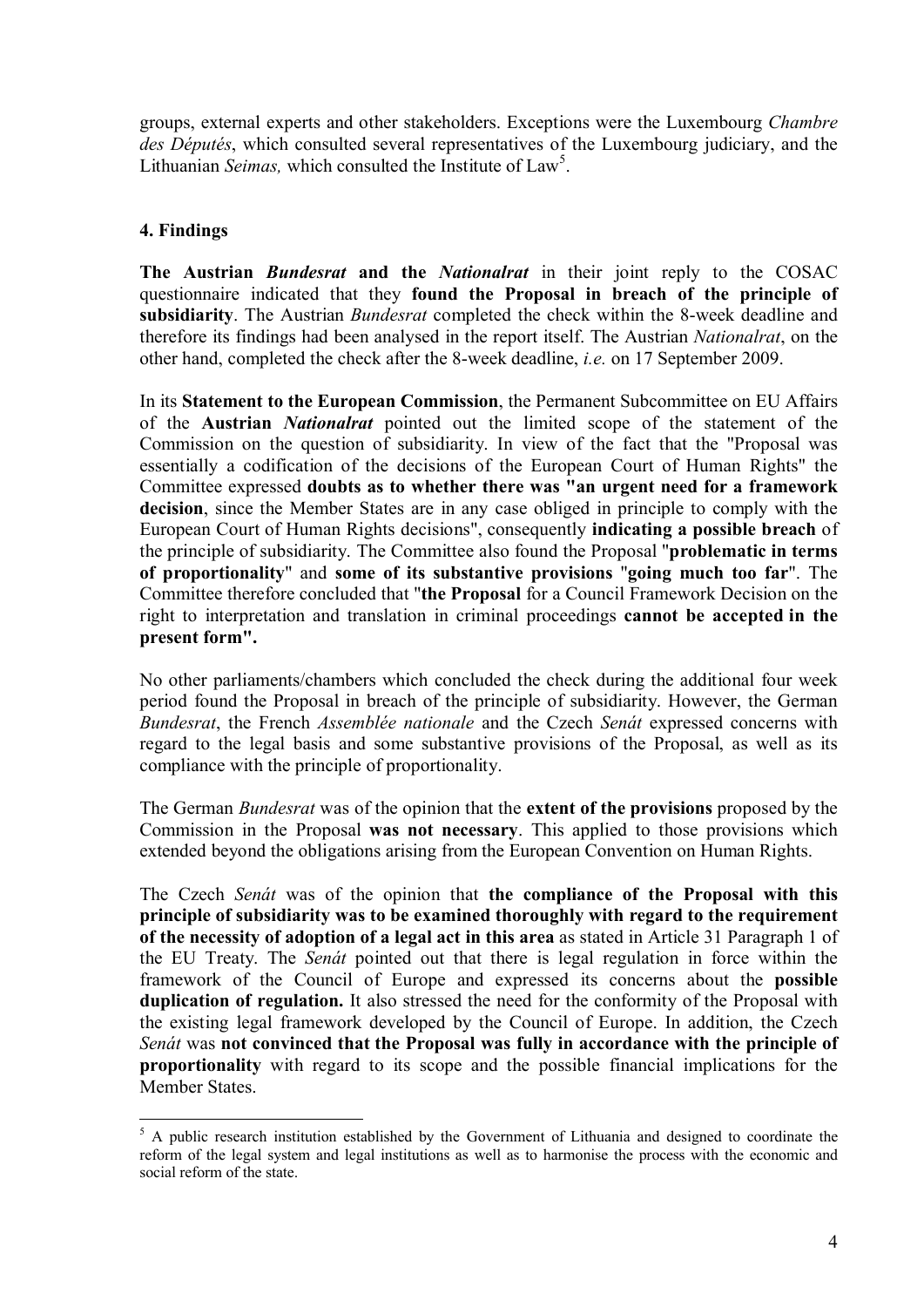It may be recalled that as a result of this subsidiarity check within the eight-week deadline, one chamber and two parliaments<sup>6</sup> found a possible breach of the principle of subsidiarity. They carried a total of five votes. Provided the EU Institutions disregarded the four weeks of August, thus extending the deadline until 12 October 2009, the decision of the Austrian *Nationalrat* would add one vote to the existing five votes. In any case, the **six votes would not suffice to trigger either the "yellow card" or "orange card" procedures** as laid out in Protocol 2.

Under Article 6 of the Protocol any national parliament or any chamber of a national parliament may, within a period of eight weeks, send to the Presidents of the European Parliament, the Council and the Commission **a reasoned opinion** stating why it considers that the draft in question **does not comply** with the principle of subsidiarity. Apart from the Austrian *Nationalrat* which issued a reasoned opinion (in a form of a statement) within the meaning of Protocol 2, seven other parliaments/chambers issued "reasoned opinions" generally supporting the Proposal.

Of 11 parliaments/chambers, **three found the Commission's justification** of the Proposal with regard to its compliance with the principle of subsidiarity **not entirely satisfactory**. One chamber found it partially satisfactory.

The majority of parliaments/chambers cited the **parliamentary recess as the main difficulty** encountered during this subsidiarity check. As a consequence, they completed the check after the eight-week deadline.

Finally, in its comments on the current subsidiarity check the *Parlamentul României* highlighted the "difficulty to analyse the compliance with these two principles, in the **absence of a definition and even more of a detailed description, including guidelines concerning the application of the principles of subsidiarity and proportionalit**y."

#### **5. Conclusion**

<u>.</u>

The results of the brief analysis presented above could be summarised as follows: **the additional four weeks awarded to the parliaments/chambers instead of the four weeks of August, enabled an additional 1/3 of parliaments/chambers to conclude the subsidiarity check on time. This could amount to a substantial difference, especially in cases where the triggering of the "yellow card" or "orange card" procedures of Protocol 2 could occur.** 

<sup>6</sup> The Austrian *Bundesrat* (one vote), the Irish *Houses of the Oireachtas* (two votes) and the Maltese *Kamra tad-Deputati* (two votes).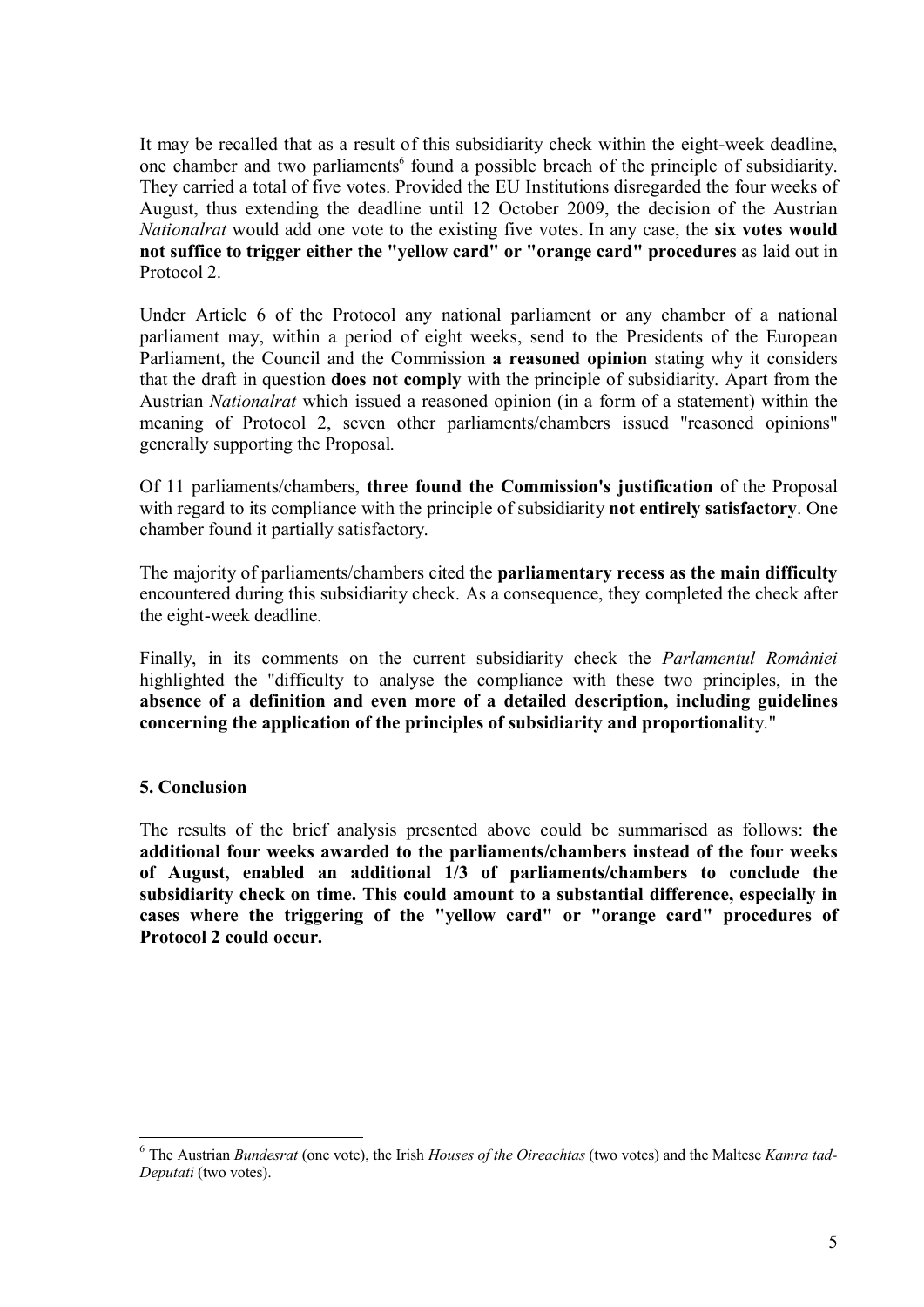#### **Table: Key Information on the Subsidiarity Check**

(This table contains information about the subsidiarity checks completed by parliaments/chambers within 12 weeks after the publication of the Proposal in the official languages of the EU, *i.e.* 12 October 2009.

# **The information on the checks completed after the 8-week deadline,**

*i.e.* **from 14 September to 12 October 2009, is written in boldface type)**

| Country,<br><b>Chamber</b><br>Austria:         | Procedure used to<br>conduct the check<br>The check was                                                                                                                                                                                                                                                                                                                    | Cooperation<br>with other<br>national<br>parliaments<br>$\mathbf{N}\mathbf{0}$ | <b>Publication</b><br>of findings<br>A summary                                                                                                                                                                                       | Was a<br>breach<br>found?<br><b>YES</b> | Was a<br>reasoned<br>opinion<br>issued?<br>Yes, in a                                                    | Was the<br>Com-<br>mission's<br>justification<br>satisfactory?<br>$\bf No$                                       | Other<br>observations<br>The check              |
|------------------------------------------------|----------------------------------------------------------------------------------------------------------------------------------------------------------------------------------------------------------------------------------------------------------------------------------------------------------------------------------------------------------------------------|--------------------------------------------------------------------------------|--------------------------------------------------------------------------------------------------------------------------------------------------------------------------------------------------------------------------------------|-----------------------------------------|---------------------------------------------------------------------------------------------------------|------------------------------------------------------------------------------------------------------------------|-------------------------------------------------|
| <b>Nationalrat</b>                             | conducted by the<br><b>Permanent Sub-</b><br>committee on EU<br>Affairs.<br>The Ministry of<br>Justice provided an<br>explanatory<br>memorandum and a<br>position paper. The<br><b>Minister of Justice</b><br>provided a<br>statement at the<br>Committee meeting.<br>Regional<br>parliaments were<br>consulted.                                                           |                                                                                | of the<br>proceedings<br>was<br>published<br>on the<br>website of<br>the<br>Parliament.<br><b>Statements</b><br>were<br>published<br>on IPEX.                                                                                        |                                         | form of a<br>Committee<br><b>Statement</b><br>to the<br>European<br>Comm-<br>ission.                    |                                                                                                                  | was<br>completed<br>on 17<br>September<br>2009. |
| Austria:<br><b>Bundesrat</b>                   | The check was<br>conducted by the EU<br>Committee. The<br>Ministry of Justice<br>provided an<br>explanatory<br>memorandum and a<br>position paper.<br>Officials of the<br>Ministry of Justice<br>provided statements<br>to the Committee.<br>Regional parliaments<br>were consulted.                                                                                       | N <sub>0</sub>                                                                 | A summary<br>of the<br>proceedings<br>was<br>published on<br>the website<br>of the<br>Parliament.<br><b>Statements</b><br>were<br>published on<br>IPEX.                                                                              | <b>YES</b>                              | Yes.<br>in a form of<br>a Statement<br>of the EU<br>Committee<br>to the<br>European<br>Com-<br>mission. | No.<br>It is<br>questionable<br>as to whether<br>there is an<br>urgent need<br>for a frame-<br>work<br>decision. |                                                 |
| Bulgaria:<br><b>Narodno</b><br><b>Sabranie</b> | The final decision on<br>check was taken by<br>the Committee on<br>European Affairs and<br>Oversight of the<br>European Funds,<br>which received an<br>opinion from the<br>Committee on Legal<br>Affairs.<br>The Government<br>provided an<br>explanatory<br>memorandum.<br>Experts of the<br>Ministry of Justice<br>participated in the<br>meetings of the<br>Committees. | <b>IPEX</b> was<br>consulted.                                                  | The report of<br>the<br>Committee<br>on<br>European<br>Affairs and<br>Oversight<br>of the<br>European<br>Funds was<br>published<br>on the<br>website of<br>the<br>Narodno<br>Sabranie and<br>in its news<br>bulletin<br>"Evrovesti". | N <sub>o</sub>                          | No                                                                                                      | No                                                                                                               |                                                 |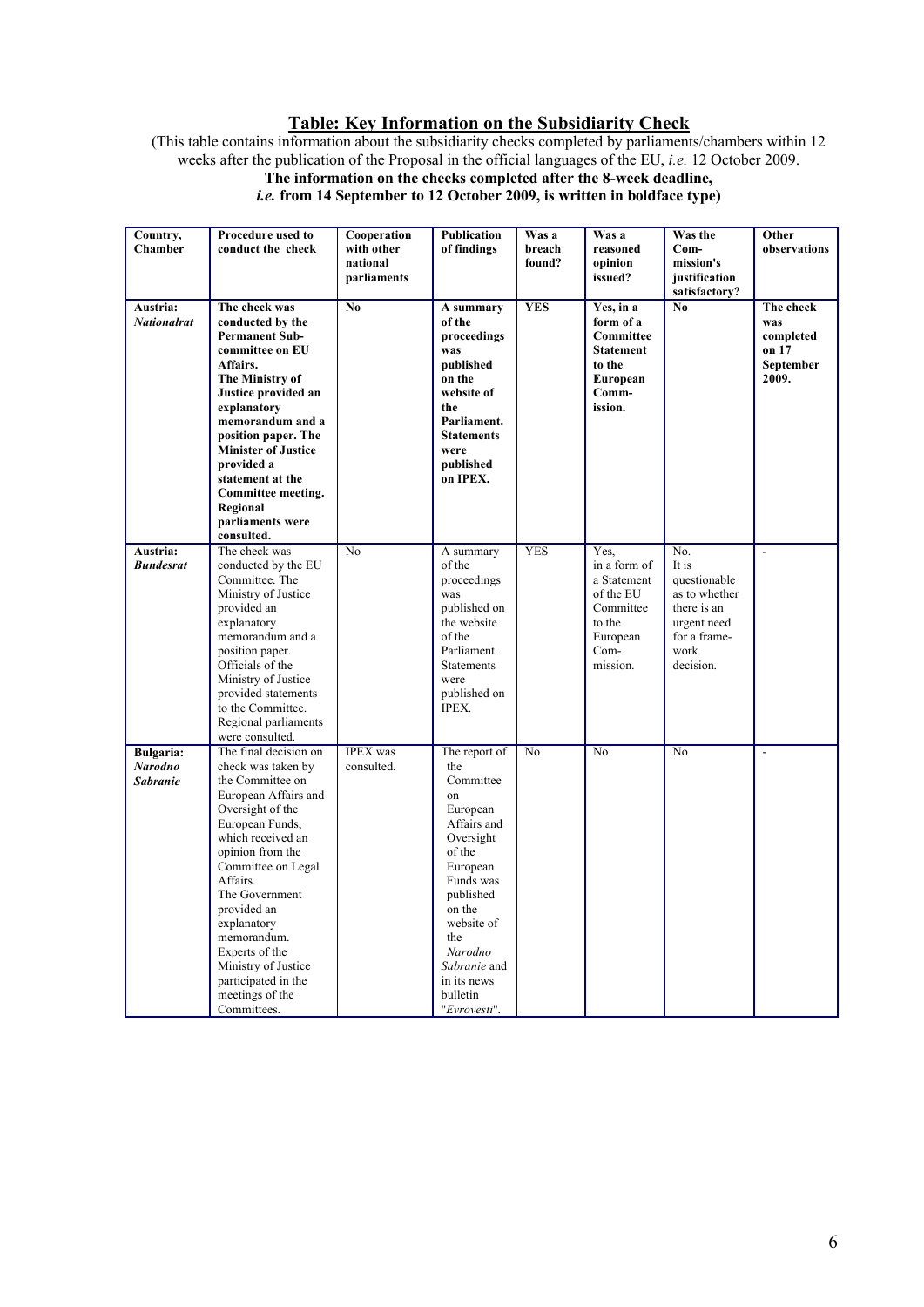| Country,<br><b>Chamber</b>                  | Procedure used to<br>conduct the<br>check                                                                                                                                                                                                                                                                                                                                   | Cooperation<br>with other<br>national<br>parliaments                                                                                     | Publication<br>of findings                                                                                   | Was a<br>breach<br>found?                                                                                                                        | Was a<br>reasoned<br>opinion<br>issued? | <b>Was the</b><br>$Com-$<br>mission's<br>justification<br>satisfactory?                                                                                                                                                                                 | Other<br>observations                                                                                                                                       |
|---------------------------------------------|-----------------------------------------------------------------------------------------------------------------------------------------------------------------------------------------------------------------------------------------------------------------------------------------------------------------------------------------------------------------------------|------------------------------------------------------------------------------------------------------------------------------------------|--------------------------------------------------------------------------------------------------------------|--------------------------------------------------------------------------------------------------------------------------------------------------|-----------------------------------------|---------------------------------------------------------------------------------------------------------------------------------------------------------------------------------------------------------------------------------------------------------|-------------------------------------------------------------------------------------------------------------------------------------------------------------|
| Cyprus:<br>Vouli Ton<br><b>Antiprosopon</b> | The check was<br>conducted by the<br>Parliamentary<br>Committee on<br>European Affairs.<br>The Ministry of<br>Justice and Public<br>Order submitted an<br>opinion.                                                                                                                                                                                                          | <b>IPEX</b> was<br>consulted.                                                                                                            | A report will<br>be forwarded<br>to the EU<br>Institutions.                                                  | $\overline{No}$                                                                                                                                  | No                                      | No. The<br>Commission's<br>justification<br>with regard to<br>the principle<br>of subsidiarity<br>was deemed<br>to have been<br>unsatisfactory<br>since only a<br>very brief<br>section in the<br>Proposal was<br>dedicated<br>to the<br>justification. | Due to the<br>time<br>constraints<br>no<br>specialised<br>committees<br>were<br>involved and<br>no opinions<br>from<br>interested<br>parties were<br>heard. |
| Czech<br>Republic:<br>Senát                 | The check was<br>conducted by the<br><b>Committee on</b><br>Foreign Affairs,<br>Defence and<br><b>Security</b> (the<br>designated<br>committee) and<br>the Committee on<br><b>EU Affairs which</b><br>submitted an<br>opinion. The final<br>decision was<br>taken by the<br>plenary of the<br>Senát.<br><b>The Government</b><br>submitted an<br>explanatory<br>memorandum. | <b>IPEX</b> was<br>consulted.                                                                                                            | The<br>resolutions<br>are<br>published<br>on the<br>website of<br>the Senat.                                 | No,<br>but<br>complian<br>ce has to<br>be<br>examined<br>thorough<br>ly with<br>regard to<br>certain<br>require-<br>ments of<br>the<br>Proposal. | Yes                                     | No.<br>The<br>justification<br>by the<br>Commission<br>should be<br>more<br>thorough.                                                                                                                                                                   | The check<br>was<br>completed<br>on 7<br>October<br>2009.                                                                                                   |
| Denmark:<br><b>Folketing</b>                | The check was<br>conducted by the<br>European Affairs<br>Committee and the<br>Legal Affairs<br>Committee. The<br>final decision was<br>taken by the<br>European Affairs<br>Committee.<br>The Government<br>provided a<br>subsidiarity note.                                                                                                                                 | No                                                                                                                                       | The findings<br>will be made<br>available to<br>the public on<br>the website<br>of the<br>Folketing.         | N <sub>0</sub>                                                                                                                                   | Yes                                     | Yes                                                                                                                                                                                                                                                     |                                                                                                                                                             |
| Estonia:<br>Riigikogu                       | The check was<br>conducted by the<br><b>Legal Affairs</b><br><b>Committee and</b><br>the European<br><b>Union Affairs</b><br><b>Committee. The</b><br>later took the<br>final decision.<br><b>The Government</b><br>provided its<br>position on the<br>Proposal.                                                                                                            | The check<br>was followed<br>through IPEX<br>and the<br>Riigikogu's<br>Permanent<br>Represent-<br>ative to the<br>European<br>Parliament | The minutes<br>of the<br>Committee<br>meetings<br>are<br>available on<br>the website<br>of the<br>Riigikogu. | $\mathbf{N}\mathbf{0}$                                                                                                                           | $\bf No$                                | Yes                                                                                                                                                                                                                                                     | The check<br>was<br>completed<br>on 18<br>September<br>2009.                                                                                                |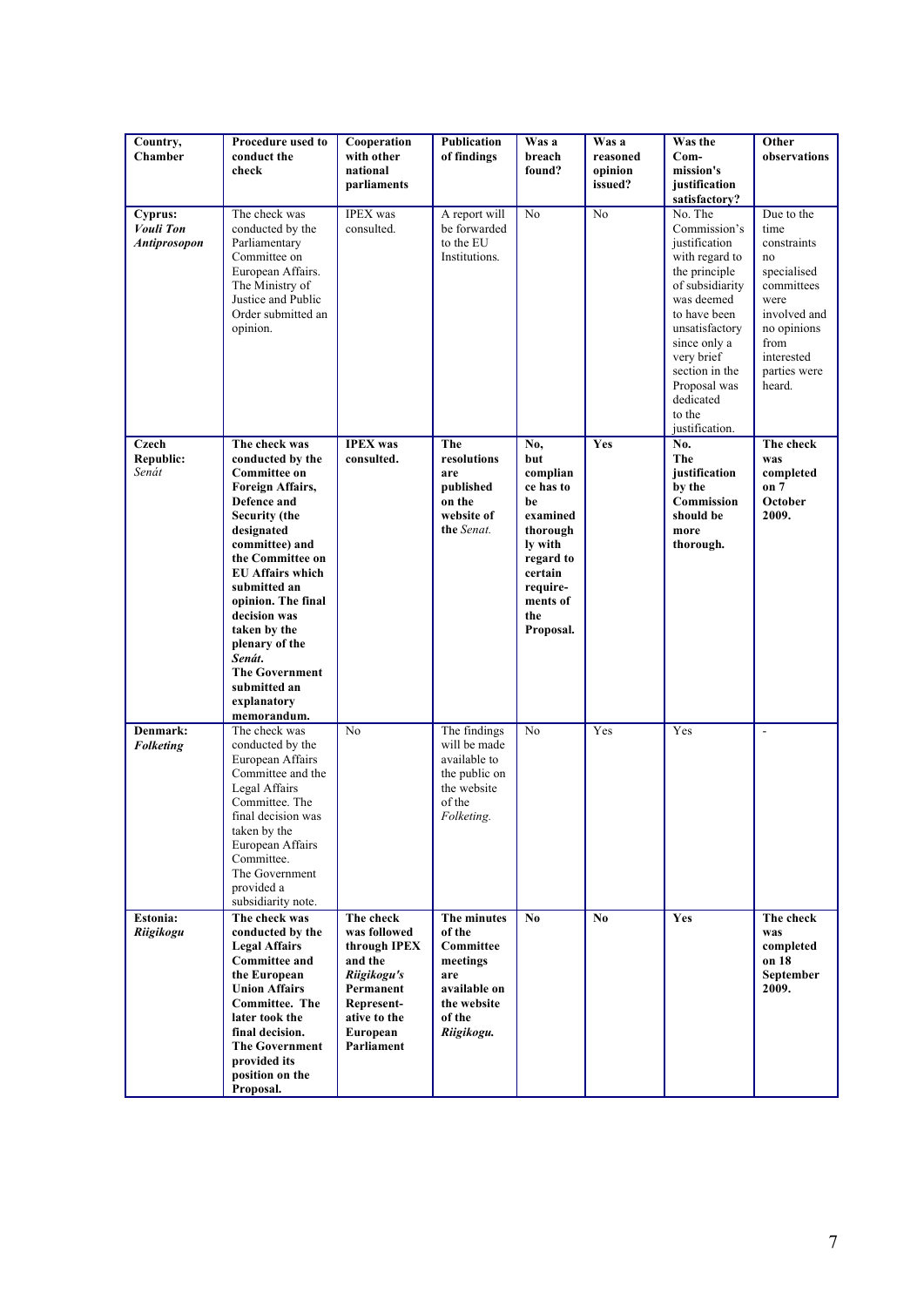| Country,                                                 | Procedure used to                                                                                                                                                                                                                                                                                                                                      | Cooperation                                                                                                                                                        | <b>Publication</b>                                                                                                                                                               | Was a                                                                                                                                | Was a                          | Was the                                                    | Other                                                                                                                                                                                                            |
|----------------------------------------------------------|--------------------------------------------------------------------------------------------------------------------------------------------------------------------------------------------------------------------------------------------------------------------------------------------------------------------------------------------------------|--------------------------------------------------------------------------------------------------------------------------------------------------------------------|----------------------------------------------------------------------------------------------------------------------------------------------------------------------------------|--------------------------------------------------------------------------------------------------------------------------------------|--------------------------------|------------------------------------------------------------|------------------------------------------------------------------------------------------------------------------------------------------------------------------------------------------------------------------|
| Chamber                                                  | conduct the<br>check                                                                                                                                                                                                                                                                                                                                   | with other<br>national<br>parliaments                                                                                                                              | of findings                                                                                                                                                                      | breach<br>found?                                                                                                                     | reasoned<br>opinion<br>issued? | $Com-$<br>mission's<br>justification<br>satisfactory?      | observations                                                                                                                                                                                                     |
| Ireland:<br><b>Houses</b><br>of the<br><b>Oireachtas</b> | The check<br>was conducted by<br>the<br>Joint Committee<br>on<br>European Scrutiny.<br>As this is the<br>committee with the<br>primary<br>responsibility for<br>subsidiarity checks<br>and the scrutiny of<br>EU legislative<br>proposals, no other<br>committees were<br>involved.<br>Information was<br>provided by the<br>Department of<br>Justice. | Informal<br>contacts were<br>made through<br>representatives<br>of the National<br>Parliament in<br>Brussels and<br>information on<br><b>IPEX</b> was<br>assessed. | The reasoned<br>opinion was<br>posted on the<br>website of<br>the Joint<br>Committee.                                                                                            | <b>YES</b><br>Some<br>parts of<br>the<br>proposal<br>may not<br>comply<br>fully with<br>the<br>principle<br>of<br>subsidia-<br>rity. | Yes                            | No. The<br>Commission's<br>justification is<br>incomplete. | The check<br>was<br>undertaken<br>during the<br>lead-in to<br>parliamentar<br>y recess.<br>This is an<br>ongoing<br>concern<br>regarding the<br>publication<br>date of<br>proposals<br>selected for<br>checking. |
| Italy:<br>Senato della<br>Repubblica                     | The Committee on<br>European Union<br>Policies adopted an<br>opinion.                                                                                                                                                                                                                                                                                  | Through IPEX.                                                                                                                                                      | The minutes<br>of the<br>Committee<br>meeting<br>were made<br>available on<br>the website<br>of the<br>Senato.                                                                   | N <sub>0</sub>                                                                                                                       | Yes                            | Yes                                                        | $\overline{a}$                                                                                                                                                                                                   |
| Finland:<br>Eduskunta                                    | The check was<br>conducted by the<br><b>Legal Affairs</b><br><b>Committee. The</b><br>Government<br>provided a memo<br>on the Proposal.<br>An expert from<br>the Ministry of<br>Justice was heard<br>at the Committee<br>meeting.                                                                                                                      | $\mathbf{N}\mathbf{0}$                                                                                                                                             | The minutes<br>of the<br>Committee<br>meeting<br>including<br>the decision<br>are<br>published<br>on the<br>website of<br>the<br>Eduskunta.                                      | No                                                                                                                                   | Yes                            | Yes                                                        | The check<br>was<br>completed<br>on 15<br>September<br>2009.                                                                                                                                                     |
| France:<br><b>Assemblée</b><br>nationale                 | The check was<br>conducted by the<br><b>Committee on</b><br><b>European Affairs.</b>                                                                                                                                                                                                                                                                   | Yes                                                                                                                                                                | The minutes<br>of the<br>Committee<br>and the<br>commun-<br>ication by<br>the<br>rapporteur<br>are<br>published<br>on the<br>website of<br>the<br><b>Assemblée</b><br>nationale. | N <sub>0</sub>                                                                                                                       | Yes                            | Partly                                                     | The check<br>was<br>completed<br>on 16<br>September<br>2009.<br>The<br><b>Committee</b><br>questioned<br>the legal<br>basis of the<br>Proposal.                                                                  |
| France: Sénat                                            | The check was<br>conducted by the<br>Committee on<br>European Affairs.                                                                                                                                                                                                                                                                                 | N <sub>0</sub>                                                                                                                                                     | The<br>conclusions<br>were<br>published on<br>the website<br>of the Sénat.                                                                                                       | No                                                                                                                                   | Yes                            | Yes                                                        | $\blacksquare$                                                                                                                                                                                                   |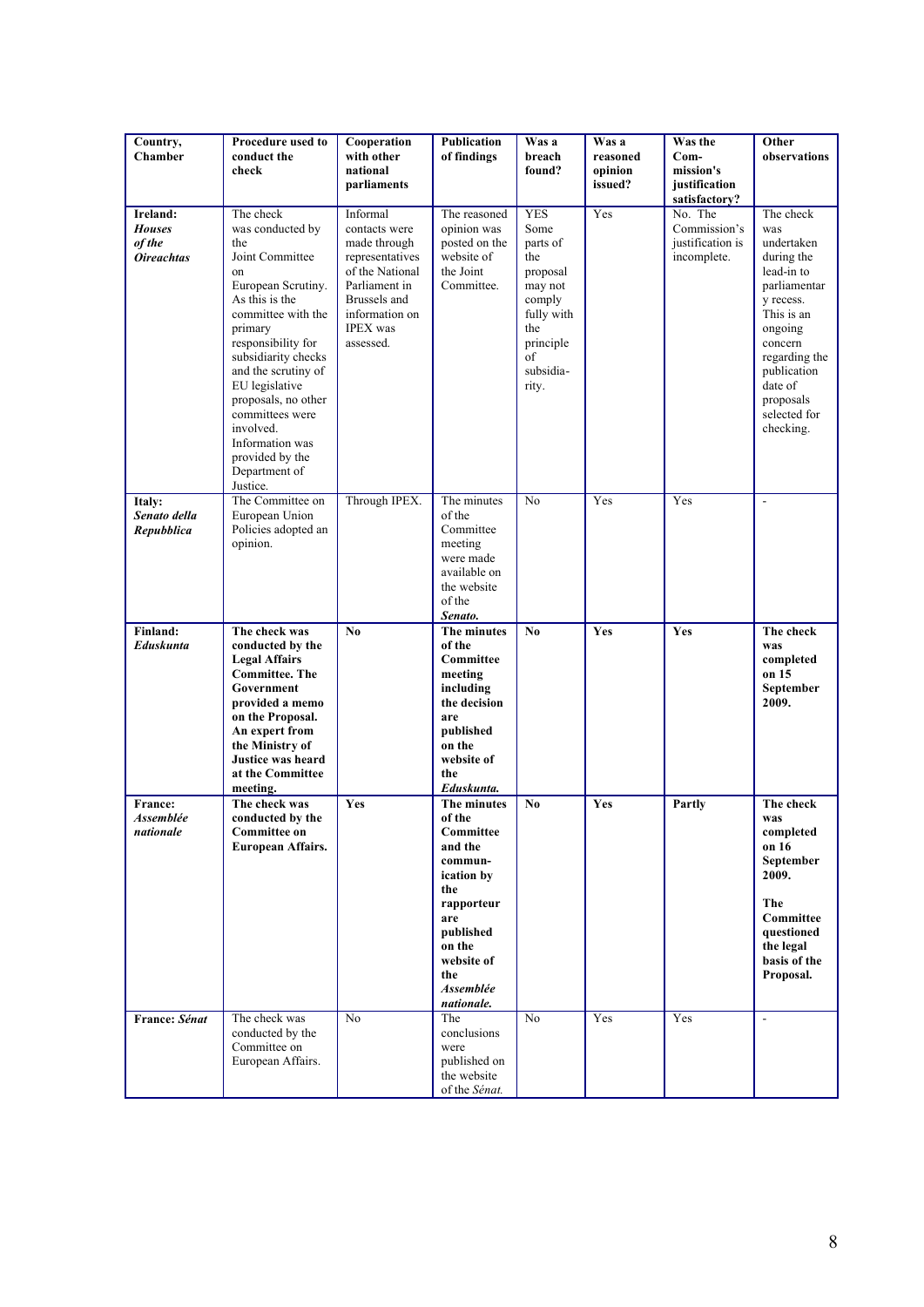| Country,<br><b>Chamber</b>   | Procedure used to<br>conduct the check                                                                                                                                                                                                                                                                                                                                          | Cooperation<br>with other<br>national                                                                                                                                                  | Publication<br>of findings                                                                                                                    | Was a<br>breach<br>found? | Was a<br>reasoned<br>opinion | Was the<br>$Com-$<br>mission's                                                                                                                                                                                             | Other<br>observations                                                                                                    |
|------------------------------|---------------------------------------------------------------------------------------------------------------------------------------------------------------------------------------------------------------------------------------------------------------------------------------------------------------------------------------------------------------------------------|----------------------------------------------------------------------------------------------------------------------------------------------------------------------------------------|-----------------------------------------------------------------------------------------------------------------------------------------------|---------------------------|------------------------------|----------------------------------------------------------------------------------------------------------------------------------------------------------------------------------------------------------------------------|--------------------------------------------------------------------------------------------------------------------------|
|                              |                                                                                                                                                                                                                                                                                                                                                                                 | parliaments                                                                                                                                                                            |                                                                                                                                               |                           | issued?                      | justification<br>satisfactory?                                                                                                                                                                                             |                                                                                                                          |
| Germany:<br><b>Bundestag</b> | The Committee on<br>Legal Affairs (the<br>lead committee)<br>and the Committee<br>on European Union<br>Affairs submitted<br>an opinion.<br>The final decision<br>was taken by the<br>plenary. The<br>Federal Ministry of<br>Justice and the<br>Federal Ministry of<br>the Interior<br>provided written<br>information.                                                          | N <sub>0</sub>                                                                                                                                                                         | A short<br>summary of<br>the decision<br>was<br>published on<br>IPEX.                                                                         | No                        | N <sub>0</sub>               | During the<br>parliamentary<br>discussions<br>the<br>Commission's<br>justification<br>was not<br>criticised for<br>being<br>insufficient.                                                                                  | $\blacksquare$                                                                                                           |
| Germany:<br><b>Bundesrat</b> | The check was<br>conducted by the<br><b>Committee on</b><br><b>European Union</b><br><b>Questions</b> (the<br>lead committee)<br>and by the Legal<br><b>Affairs</b><br><b>Committee</b> . The<br>final decision was<br>taken by the<br>plenary.<br><b>The Government</b><br>presented its<br>opinion at the<br>meetings of the<br>committees.                                   | <b>IPEX</b> was<br>consulted.                                                                                                                                                          | <b>Bundesrat's</b><br>decisions<br>are public<br>and are<br>available for<br>public<br>consultation<br>via the<br>internet.                   | N <sub>0</sub>            | Yes                          | N <sub>0</sub>                                                                                                                                                                                                             | The check<br>was<br>completed<br>on 18<br>September<br>2009.                                                             |
| Hungary:<br>Országgyűlés     | The check was<br>conducted by the<br><b>Committee on</b><br><b>European Affairs.</b>                                                                                                                                                                                                                                                                                            | The<br>Permanent<br>Represent-<br>ative in<br><b>Brussels and</b><br><b>COSAC</b><br>were<br>consulted.                                                                                | <b>Minutes of</b><br>the<br>Committee<br>meeting and<br>a short<br>memo were<br>published<br>on the<br><b>Committee's</b><br>website.         | N <sub>0</sub>            | Yes                          | Yes, but the<br><b>Commission</b><br>failed to<br>provide an<br>accurate and<br>detailed<br>assessment of<br>the possible<br>adminis-<br>trative,<br>procedural<br>and financial<br>burdens on<br>national<br>authorities. | The check<br>was<br>completed<br>on 22<br>September<br>2009.                                                             |
| Latvia:<br>Saeima            | The Committee on<br>European Affairs<br>performed the<br>check. Chairperson<br>and Members of the<br>Committee on<br>Legal Affairs<br>participated in the<br>meeting of the<br>Committee on<br>European Affairs.<br>The Ministry of<br>Justice provided an<br>opinion on the<br>compliance of the<br>Proposal with the<br>principles of<br>subsidiarity and<br>proportionality. | Followed the<br>course of the<br>check in<br>other<br>national<br>parliaments<br>through<br>IPEX and<br>through the<br>Permanent<br>Represent-<br>ative of the<br>Saeima to<br>the EU. | A press<br>release on<br>the last<br>meeting of<br>the<br>Committee<br>on European<br>Affairs was<br>sent to the<br>Latvian news<br>agencies. | No                        | No                           | Yes                                                                                                                                                                                                                        | "The<br>European<br>Com mission<br>has chosen<br>an adequate<br>framework<br>for<br>developing a<br>legislative<br>act". |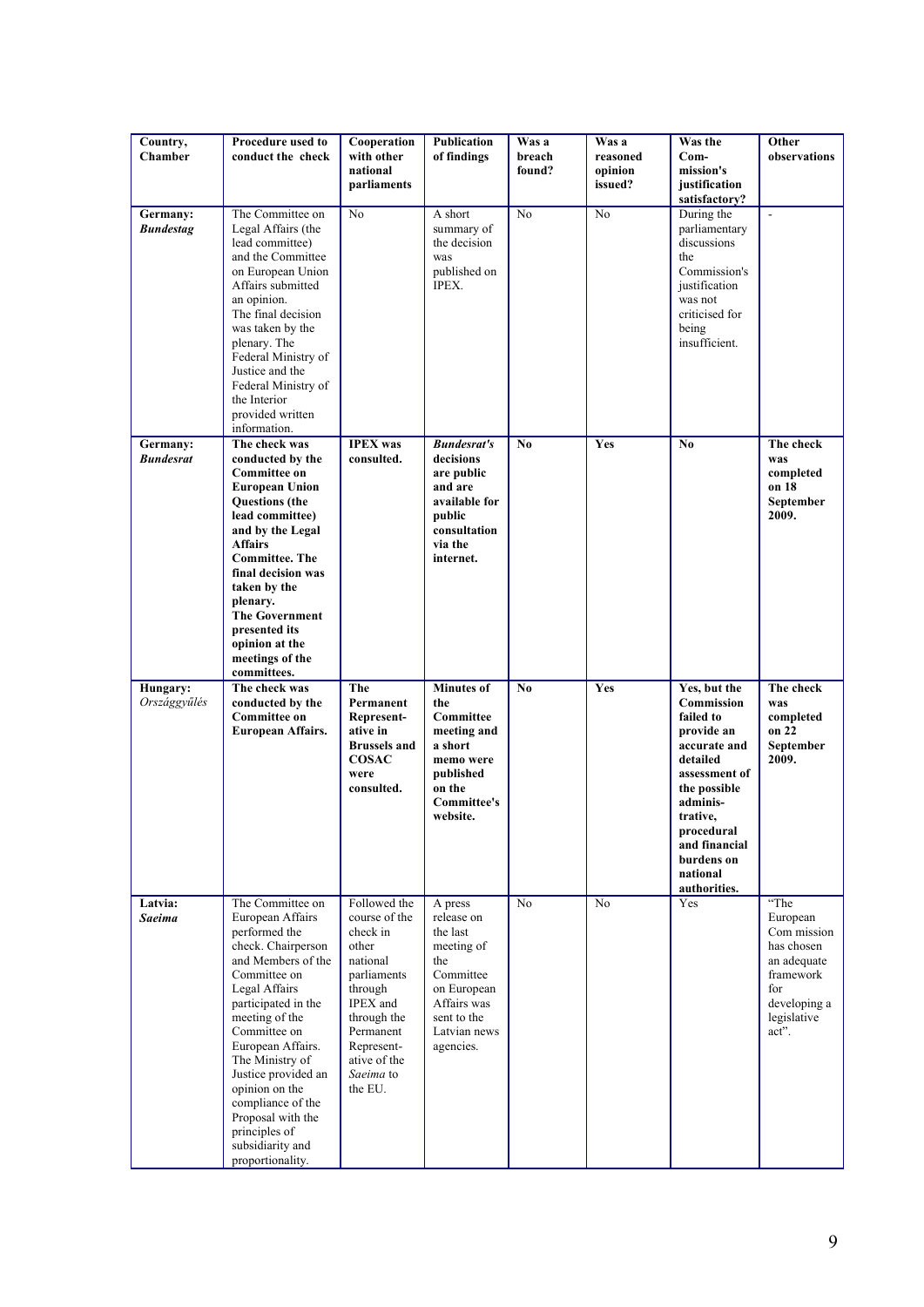| Country,<br>Chamber                                 | Procedure used to<br>conduct the check                                                                                                                                                                                                                                                                                                                                                                                                                                | Cooperation<br>with other<br>national<br>parliaments                                                                                                                                              | Publication<br>of findings                                                          | Was a<br>breach<br>found?                                                                                                                                                                                                                   | Was a<br>reasoned<br>opinion<br>issued?                                                                                                            | Was the<br>$Com-$<br>mission's<br>justification<br>satisfactory?                                                                                                                                                     | Other<br>observations                                                                                                                                                                                                                                               |
|-----------------------------------------------------|-----------------------------------------------------------------------------------------------------------------------------------------------------------------------------------------------------------------------------------------------------------------------------------------------------------------------------------------------------------------------------------------------------------------------------------------------------------------------|---------------------------------------------------------------------------------------------------------------------------------------------------------------------------------------------------|-------------------------------------------------------------------------------------|---------------------------------------------------------------------------------------------------------------------------------------------------------------------------------------------------------------------------------------------|----------------------------------------------------------------------------------------------------------------------------------------------------|----------------------------------------------------------------------------------------------------------------------------------------------------------------------------------------------------------------------|---------------------------------------------------------------------------------------------------------------------------------------------------------------------------------------------------------------------------------------------------------------------|
| Lithuania:<br><b>Seimas</b>                         | The check was<br>conducted by the<br><b>Committee on</b><br><b>European Affairs</b><br>and the<br><b>Committee on</b><br><b>Legal Affairs. The</b><br>latter submitted<br>its conclusions to<br>the Committee on<br><b>European Affairs</b><br>which took the<br>final decision.<br>The Ministry of<br>Justice drafted the<br>Government<br>position. The<br>Ministry of the<br>Interior and the<br><b>Prosecution</b><br><b>Service submitted</b><br>their opinions. | The check<br>was<br>followed<br>through<br><b>IPEX</b> and<br>the Seimas<br>Permanent<br>Representat<br>ive to the<br>EU.                                                                         | N <sub>0</sub>                                                                      | No                                                                                                                                                                                                                                          | N <sub>0</sub>                                                                                                                                     | Yes                                                                                                                                                                                                                  | The check<br>was<br>completed<br>on 17<br>September<br>2009.                                                                                                                                                                                                        |
| Luxembourg:<br><b>Chambre</b> des<br><b>Députés</b> | The check was<br>conducted by the<br><b>Committee on</b><br>Legal Affairs.<br>Government<br>representatives<br>participated at<br>two Committee<br>meetings and<br>provided technical<br>details on the<br>issue.                                                                                                                                                                                                                                                     | No                                                                                                                                                                                                | N <sub>0</sub>                                                                      | N <sub>0</sub>                                                                                                                                                                                                                              | The<br>Committee<br>adopted an<br><b>Opinion</b> on<br>compliance<br>of the<br>Proposal<br>with the<br>principle of<br>subsidiarity.               | Yes                                                                                                                                                                                                                  | The check<br>was<br>completed<br>on 23<br>September<br>2009.                                                                                                                                                                                                        |
| Malta:<br>Kamra tad-<br>Deputati                    | The check was<br>conducted by the<br>Foreign and<br>European Affairs<br>Committee.                                                                                                                                                                                                                                                                                                                                                                                    | Checked the<br>position of<br>parliaments<br>on IPEX,<br>where they<br>were<br>available in a<br>familiar<br>language. In<br>other cases,<br>contacted the<br><b>IPEX</b><br>correspond-<br>ents. | Not<br>immediately,<br>but will<br>publicise<br>through the<br>press and<br>media.  | YES, and<br>beyond it.<br>This is an<br>instance of<br>over-<br>regulation<br>and<br>duplication<br>It goes<br>beyond the<br>issue of<br>subsidiarity<br>and<br>constitutes<br>an un-<br>warranted<br>measure at<br>the level of<br>the EU. | Yes. In a<br>form of a<br>Statement of<br>the Foreign<br>and<br>European<br>Affairs<br>Committee.                                                  | The Proposal<br>represents an<br>instance of<br>overregulation<br>and<br>duplication. It<br>constitutes an<br>unwarranted<br>measure at the<br>EU level.                                                             | The launch<br>of the<br>subsidiarity<br>check<br>coincided<br>with a period<br>in which the<br>Parliament<br>was in<br>recess. The<br>8-week<br>period in the<br>Lisbon<br>Treaty is not<br>sufficient to<br>cover<br>periods when<br>parliaments<br>are in recess. |
| The<br>Netherlands<br><b>Tweede</b><br>Kamer        | The subsidiarity<br>check was launched<br>by the Temporary<br>Committee on<br>Subsidiarity of both<br>Chambers of the<br>States-General.<br>The check was<br>conducted by the<br>Standing<br>Committee of<br>Justice<br>The final decision<br>was taken in the<br>Plenary of the<br>Tweede Kamer.                                                                                                                                                                     | N <sub>0</sub>                                                                                                                                                                                    | The findings<br>were<br>published in<br>the official<br>Parliament-<br>ary records. | No                                                                                                                                                                                                                                          | A brief letter<br>to the<br>European<br>Commission.<br>cc. to the<br>European<br>Parliament,<br>the Council,<br>COSAC and<br>the NL<br>Government. | Yes, although<br>the<br>justification<br>could have<br>been more<br>balanced by<br>adding a<br>consideration<br>to the<br>relationship of<br>the Proposal<br>to the<br>European<br>Convention<br>on Human<br>Rights. | Time<br>constraints<br>due to the<br>recess period<br>made it<br>impossible to<br>mediate<br>between both<br>Chambers of<br>the<br>Parliament.                                                                                                                      |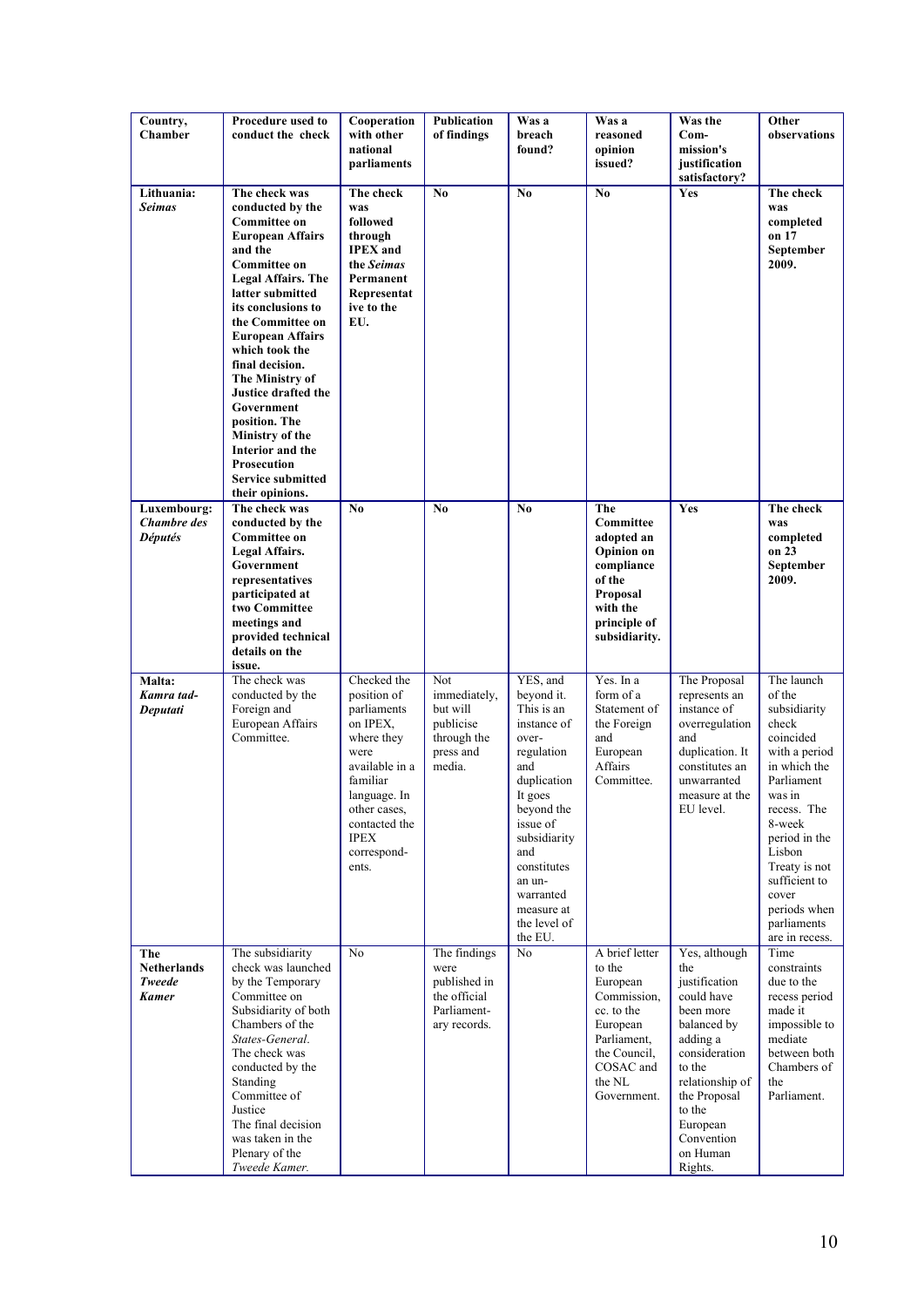| Country,<br><b>Chamber</b>                        | Procedure used to<br>conduct the check                                                                                                                                                                                                                                                                                      | Cooperation<br>with other<br>national<br>parliaments | Publication<br>of findings                                                                                                                               | Was a<br>breach<br>found?                                                                                 | Was a<br>reasoned<br>opinion<br>issued?                                                                 | Was the<br>$Com-$<br>mission's<br>justification                                                                                                                                                                                                                                            | Other<br>observations                                                                                                                                                                                                                                                                                            |
|---------------------------------------------------|-----------------------------------------------------------------------------------------------------------------------------------------------------------------------------------------------------------------------------------------------------------------------------------------------------------------------------|------------------------------------------------------|----------------------------------------------------------------------------------------------------------------------------------------------------------|-----------------------------------------------------------------------------------------------------------|---------------------------------------------------------------------------------------------------------|--------------------------------------------------------------------------------------------------------------------------------------------------------------------------------------------------------------------------------------------------------------------------------------------|------------------------------------------------------------------------------------------------------------------------------------------------------------------------------------------------------------------------------------------------------------------------------------------------------------------|
| The<br><b>Netherlands</b><br><b>Eesrste Kamer</b> | The subsidiarity<br>check was launched<br>by the Temporary<br>Committee on<br>Subsidiarity of both<br>Chambers of the<br>States-General.<br>The Proposal was<br>scrutinised by the<br>Committee for the<br>JHA Council of the<br>Eerste Kamer.<br>The final decision<br>was taken by the<br>plenary of the<br>Eerste Kamer. | N <sub>o</sub>                                       | The findings<br>were<br>published on<br>the website<br>of the Eerste<br>Kamer and<br>on IPEX.                                                            | No, but<br>additional<br>information<br>has been<br>requested<br>from the<br>European<br>Com-<br>mission. | Yes                                                                                                     | satisfactory?<br>No. The<br>Eerste Kamer<br>requested<br>additional<br>information<br>on the legal<br>basis of the<br>Proposal and<br>on its added<br>value in<br>relation to the<br>provisions of<br>the European<br>Convention<br>on Human<br>Rights and<br>the case law<br>based on it. | Due to the<br>start of the<br>Committee<br>and Plenary<br>meetings<br>there was<br>little time for<br>carrying out<br>the<br>subsidiarity<br>check.                                                                                                                                                              |
| Poland: Sejm                                      | The check was<br>conducted by the<br>Committee on<br>European Union<br>Affairs, which is a<br>specialised body<br>giving opinions on<br>EU matters on<br>behalf of the Sejm.                                                                                                                                                | N <sub>o</sub>                                       | The opinion<br>was<br>published on<br>its website.<br>Transcript of<br>the meeting -<br>on the<br>website of<br>the Sejm.                                | N <sub>0</sub>                                                                                            | Yes, in the<br>form of the<br>Committee<br>opinion<br>acknow-<br>ledging that<br>there is no<br>breach. | Yes                                                                                                                                                                                                                                                                                        | ÷,                                                                                                                                                                                                                                                                                                               |
| <b>Poland: Senat</b>                              | The final decision<br>was taken by the<br>Committee on<br>European Union<br>Affairs in<br>cooperation with<br>the Committee on<br>Human Rights, the<br>Rule of Law and<br>Petitions.<br>The Government<br>submitted its<br>written position and<br>gave evidence at<br>the Committee<br>meeting.                            | N <sub>o</sub>                                       | A report on<br>the<br>subsidiarity<br>check was<br>published on<br>the website<br>of the<br>Committee<br>on European<br>Union<br>Affairs and<br>on IPEX. | N <sub>0</sub>                                                                                            | N <sub>0</sub>                                                                                          | No. "The<br>Commission<br>has not<br>identified all<br>necessary<br>arguments<br>and those put<br>forward in the<br>justification<br>are not<br>sufficiently<br>well<br>formulated".                                                                                                       | The Polish<br>Parliament is<br>currently<br>considering<br>amendments<br>to the Rules<br>of Procedure<br>of both<br>Chambers in<br>view of the<br>possible<br>entry into<br>force of the<br>Treaty of<br>Lisbon.                                                                                                 |
| Portugal:<br>Assembleia da<br>República           | The check was<br>conducted by the<br>Committee on<br>European Affairs.<br>The Committee on<br>Constitutional<br>Affairs, Freedoms,<br>Rights and<br>Guarantees issued<br>an opinion to the<br>Committee on<br>European Affairs.                                                                                             | <b>IPEX</b> was<br>consulted.                        | The findings<br>were<br>uploaded on<br>IPEX.                                                                                                             | No                                                                                                        | Yes                                                                                                     | Yes                                                                                                                                                                                                                                                                                        | The 8- week<br>period was<br>outside the<br>parlia-<br>mentary<br>term,<br>limiting the<br>capacity for<br>a more in-<br>depth debate.<br>This<br>subsidiarity<br>check is not<br>exactly about<br>the same<br>proposal<br>national<br>Parliaments<br>chose to<br>scrutinise in<br>the<br>framework<br>of COSAC. |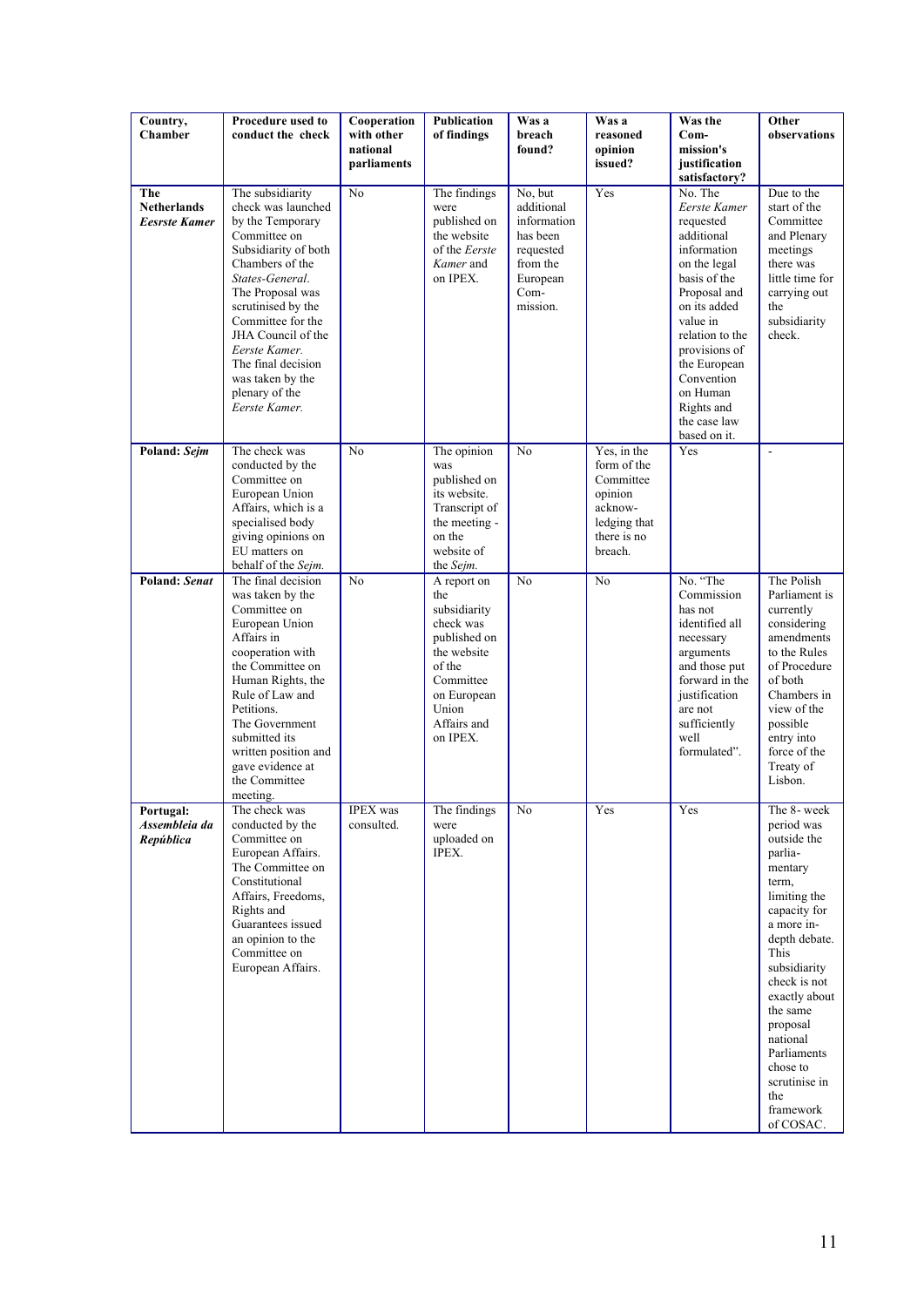| Country,<br><b>Chamber</b>          | Procedure used to<br>conduct the check                                                                                                                                                                                                                                                                                                                                                                                                                                                                                                                                                                                                    | Cooperation<br>with other<br>national<br>parliaments | Publication<br>of findings                                                                                                                          | Was a<br>breach<br>found? | Was a<br>reasoned<br>opinion<br>issued? | Was the<br>$Com-$<br>mission's<br>justification<br>satisfactory? | Other<br>observations                                               |
|-------------------------------------|-------------------------------------------------------------------------------------------------------------------------------------------------------------------------------------------------------------------------------------------------------------------------------------------------------------------------------------------------------------------------------------------------------------------------------------------------------------------------------------------------------------------------------------------------------------------------------------------------------------------------------------------|------------------------------------------------------|-----------------------------------------------------------------------------------------------------------------------------------------------------|---------------------------|-----------------------------------------|------------------------------------------------------------------|---------------------------------------------------------------------|
| Romania:<br>Parlamentul<br>României | The check was<br>conducted by the<br><b>Committee on</b><br><b>European Affairs</b><br>of the Parliament<br>of Romania (the<br>lead Committee),<br>the Committee on<br>Legal matters,<br>Discipline, and<br><b>Immunities of the</b><br>Camera<br>Deputaților and<br>the Committee on<br>Legal Matters,<br>Discipline, and<br><b>Immunities and</b><br><b>Validations of the</b><br>Senatul.<br>The Committee on<br><b>European Affairs</b><br>received<br>documents and<br>positions from the<br><b>Ministry</b> of<br>Justice, the<br><b>Ministry</b> of<br><b>Foreign Affairs</b><br>and the European<br><b>Affairs</b><br>Department. | <b>IPEX</b> was<br>consulted.                        | The findings<br>were<br>published<br>on the<br>websites of<br>both<br><b>Chambers</b><br>of the<br>Parliament<br>of Romania<br>and on<br>IPEX.      | No.                       | N <sub>0</sub>                          | Yes                                                              | The check<br>was<br>completed<br>on 22<br>September<br>2009.        |
| Slovakia:<br>Národná <b>Rada</b>    | The Committee on<br>European Affairs<br>conducted the<br>check.<br>The Ministry of<br>Justice provided a<br>preliminary opinion<br>on the Proposal.                                                                                                                                                                                                                                                                                                                                                                                                                                                                                       | N <sub>0</sub>                                       | A press<br>conference<br>was held<br>after the<br>committee<br>meeting and<br>a resolution<br>was pub-<br>lished on the<br>Parliament's<br>website. | N <sub>0</sub>            | N <sub>0</sub>                          | Yes                                                              | Encountered<br>difficulties<br>due to<br>parliament-<br>ary recess. |
| Slovenia:<br>Državni zbor           | The Committee on<br>Domestic Policy,<br>Public<br>Administration and<br>Justice conducted<br>the check and<br>adopted an opinion.<br>The final decision<br>was taken by the<br>Committee on EU<br>Affairs. The<br>Government<br>provided an<br>explanatory<br>memorandum. State<br>Secretary of the<br>Ministry of Justice<br>presented verbal<br>communication at<br>the meeting of the<br>Committee on<br>DPPAJ.                                                                                                                                                                                                                        | N <sub>0</sub>                                       | The report<br>was<br>published on<br>IPEX.                                                                                                          | No                        | No                                      | No                                                               | $\sim$                                                              |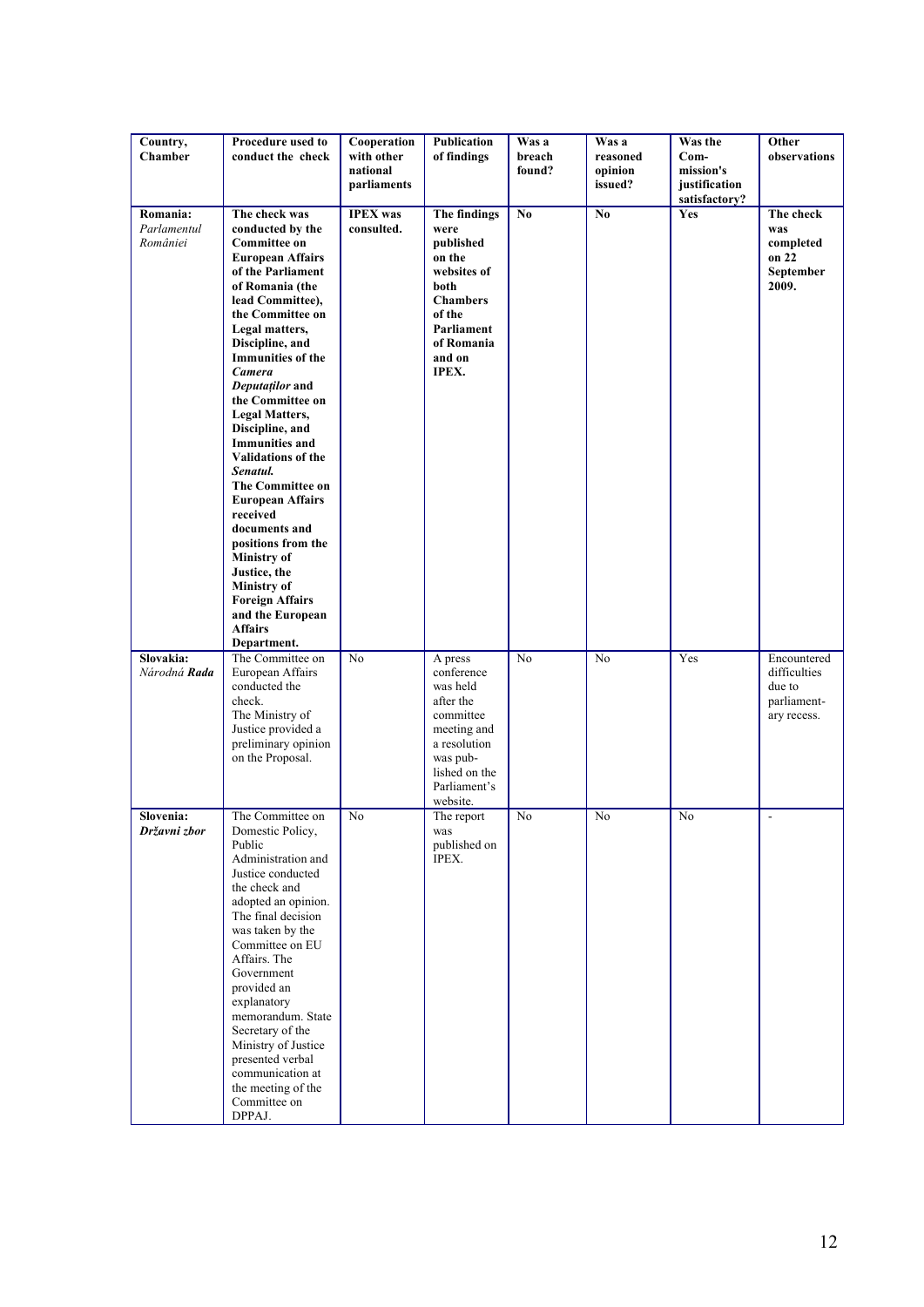| Country,<br><b>Chamber</b>                              | Procedure used to<br>conduct the check                                                                                                                                                                                                                                                                                                                                                                                      | Cooperation<br>with other<br>national<br>parliaments                                                                                                                 | <b>Publication of</b><br>findings                                                                                                                                                                                                              | Was a<br>breach<br>found? | Was a<br>reasoned<br>opinion<br>issued? | Was the<br>$Com-$<br>mission's<br>justification<br>satisfactory?                                                                                                                                      | Other<br>observations                                                                                                                                                                                                                                                                |
|---------------------------------------------------------|-----------------------------------------------------------------------------------------------------------------------------------------------------------------------------------------------------------------------------------------------------------------------------------------------------------------------------------------------------------------------------------------------------------------------------|----------------------------------------------------------------------------------------------------------------------------------------------------------------------|------------------------------------------------------------------------------------------------------------------------------------------------------------------------------------------------------------------------------------------------|---------------------------|-----------------------------------------|-------------------------------------------------------------------------------------------------------------------------------------------------------------------------------------------------------|--------------------------------------------------------------------------------------------------------------------------------------------------------------------------------------------------------------------------------------------------------------------------------------|
| Slovenia:<br>Državni svet                               | The check was<br>conducted by the<br>Commission for<br>International<br>Relations and<br>European Affairs.<br>The Ministry of<br>Justice presented<br>verbal evidence at the<br>meeting of the<br>Commission.                                                                                                                                                                                                               | N <sub>0</sub>                                                                                                                                                       | N <sub>0</sub>                                                                                                                                                                                                                                 | N <sub>o</sub>            | $\overline{No}$                         | Yes                                                                                                                                                                                                   | Eight-week<br>period<br>coincided<br>with summer<br>parliament-<br>ary recess.                                                                                                                                                                                                       |
| Spain:<br><b>Cortes</b><br><b>Generales</b>             | The check was<br>conducted by the<br><b>Joint EU</b><br><b>Committee of the</b><br><b>Cortes Generales.</b><br><b>Five Regional</b><br>Legislative<br><b>Assemblies</b><br>provided opinions<br>which were taken<br>into consideration<br>by the Committee.<br>The Government,<br>through the<br><b>Secretary of State</b><br>for Constitutional<br>and Parliamentary<br>Affairs, forwarded a<br>report on the<br>Proposal. | N <sub>0</sub>                                                                                                                                                       | The debate<br>was broad-<br>casted and<br>web streamed<br>and a full<br>transcript<br>was published<br>in the<br>Parliament-<br>ary Journal.<br>The<br><b>Resolution</b><br>was published<br>in the<br>Parliament-<br>ary Official<br>Journal. | No                        | Yes                                     | No objections<br>were tabled<br>regarding the<br>Com-<br>mission's<br>justification.                                                                                                                  | The check<br>was<br>completed<br>on 15<br>September<br>2009.                                                                                                                                                                                                                         |
| Sweden:<br><b>Riksdag</b>                               | The Committee on<br>Justice examined the<br>Proposal. The<br>Government did not<br>provide information<br>this time, but<br>previously, <i>i.e.</i> on $8$<br>May and 4 December<br>2008 the Ministry of<br>Justice informed<br>some members of the<br>Committee on the<br>future Proposal.                                                                                                                                 | <b>IPEX</b> was<br>consulted.                                                                                                                                        | The findings<br>were noted in<br>the record of<br>the Committee<br>meeting and<br>published on<br>IPEX.                                                                                                                                        | $\overline{No}$           | $\overline{No}$                         | Yes                                                                                                                                                                                                   | $\overline{\phantom{a}}$                                                                                                                                                                                                                                                             |
| <b>United</b><br>Kingdom:<br>House of<br><b>Commons</b> | The check was<br>conducted by the<br>European Scrutiny<br>Committee.<br>The Ministry of<br>Justice provided an<br>Explanatory<br>Memorandum, but<br>the Committee has<br>asked for further<br>information on the<br>issue.                                                                                                                                                                                                  | At official<br>level the<br>Committee<br>was<br>consulted by<br>Ireland's<br>Houses of<br>the<br><b>Oireachtas</b><br>Joint<br>Committee<br>on European<br>Scrutiny. | The findings<br>were<br>published in<br>the Report to<br>the House of<br>Commons.<br>The Report<br>will also be<br>uploaded on<br>IPEX.                                                                                                        | No                        | $\overline{No}$                         | No. The<br>justification<br>was not<br>satisfactory<br>in the<br>Commission's<br>explanatory<br>memorandum.<br>The analysis<br>in the<br>Commission's<br>Impact<br>Assessment<br>was more<br>helpful. | Parliament-<br>ary summer<br>recess ends<br>on 9<br>October.<br>But for the<br>fact that the<br>Committee<br>has decided<br>to meet in<br>September, it<br>would not<br>have been<br>able to<br>respect the<br>eight-week<br>deadline for<br>submission<br>of a reasoned<br>opinion. |